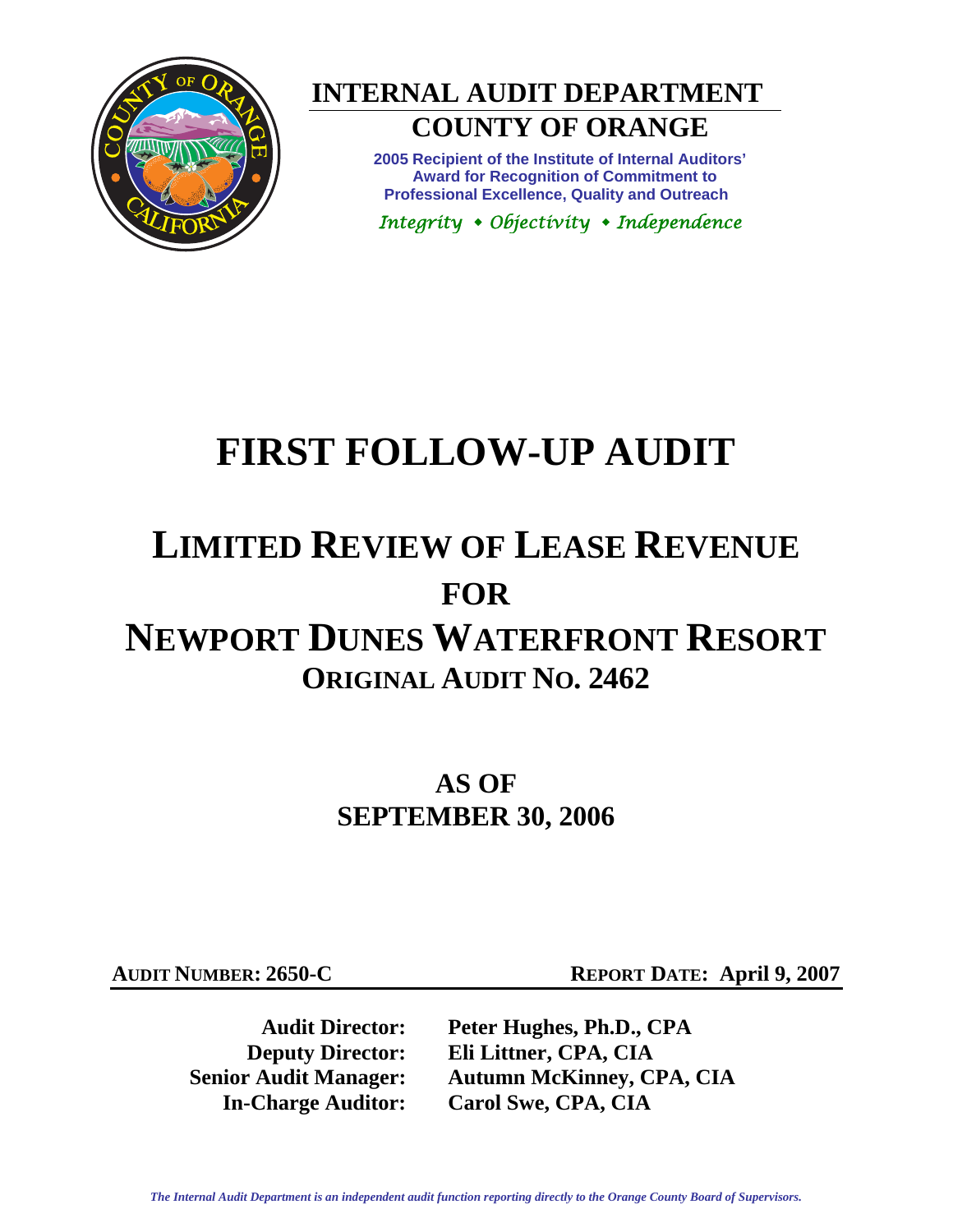## **First Follow-Up Audit Limited Review of Lease Revenue for Newport Dunes Waterfront Resort Original Audit No. 2462**

#### **As of September 30, 2006**

# **TABLE OF CONTENTS**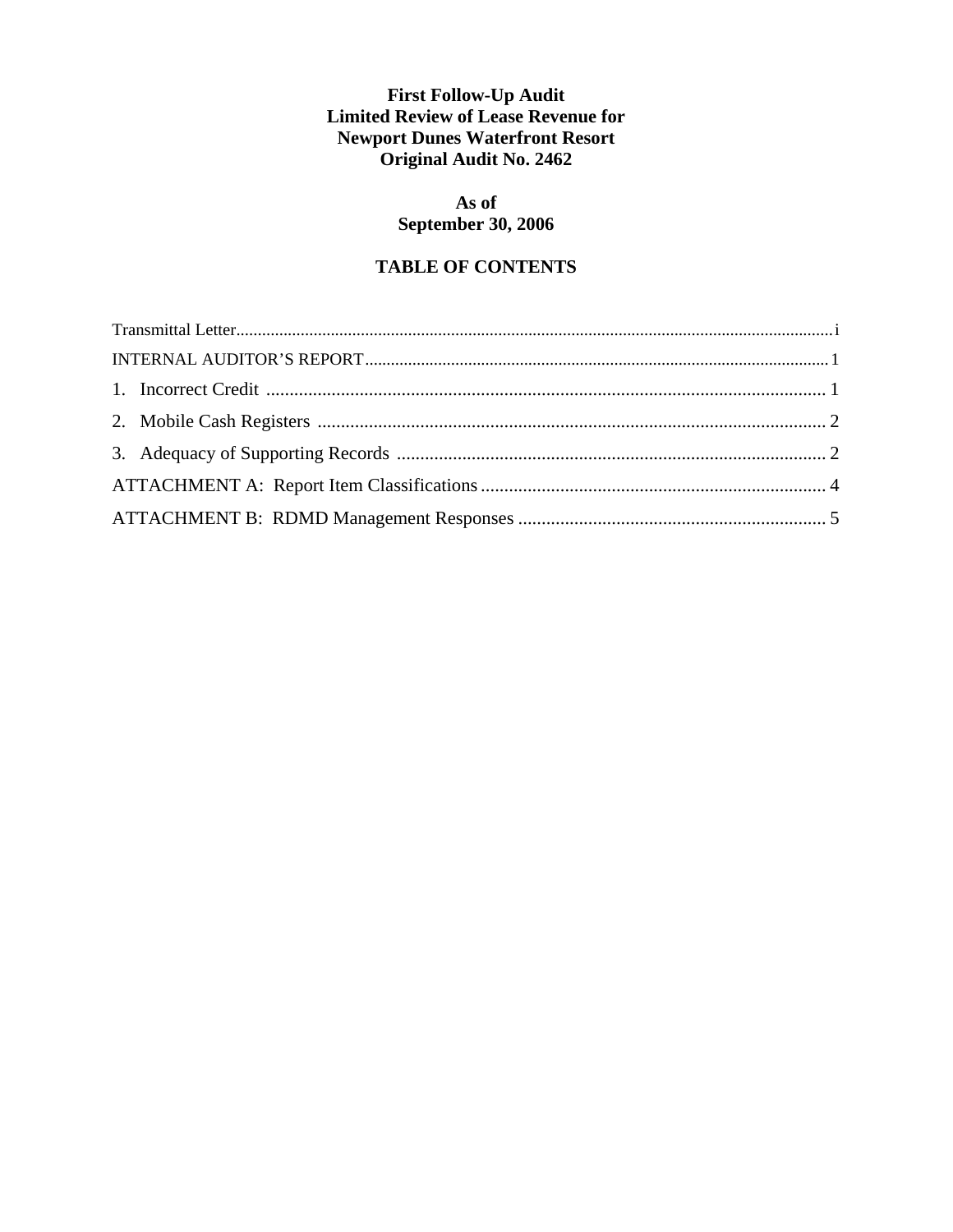<span id="page-2-0"></span>

# COUNTY OF ORANGE  **INTERNAL AUDIT DEPARTMENT**

 **2005 Recipient of the Institute of Internal Auditors' Award for Recognition of Commitment to Professional Excellence, Quality and Outreach** 

# *Integrity Objectivity Independence*

| ELI LITTNER              | MICHAEL J. GOODWIN          | <b>ALAN MARCUM</b>          | <b>AUTUMN MCKINNEY</b>      | WE |
|--------------------------|-----------------------------|-----------------------------|-----------------------------|----|
| CPA, CIA, CFE, CFS, CISA | CPA. CIA                    | MBA, CPA, CIA, CFE          | <b>CPA. CIA. CGFM</b>       |    |
| <b>DEPUTY DIRECTOR</b>   | <b>SENIOR AUDIT MANAGER</b> | <b>SENIOR AUDIT MANAGER</b> | <b>SENIOR AUDIT MANAGER</b> |    |

### **Transmittal Letter**

**Office of the Director DR. PETER HUGHES** Ph.D., MBA, CPA, CIA, CFE, CITP

> MAILING ADDRESS: 400 CIVIC CENTER DRIVE WEST BUILDING 12, ROOM 232 SANTA ANA, CALIFORNIA 92701

TELEPHONE: (714) 834-5475 FAX: (714) 834-2880 EMAIL: peter.hughes@ocgov.com EBSITE: www.ocgov.com/audit/

Audit No. 2650-C

April 9, 2007

| TO: | Bryan G. Speegle, Director                             |
|-----|--------------------------------------------------------|
|     | <b>Resources and Development Management Department</b> |
|     |                                                        |

FROM: Peter Hughes, Ph.D., CPA, Director Internal Audit Department

SUBJECT: Initial Follow-Up Audit of Limited Review of Lease Revenue for Newport Dunes Waterfront Resort, Original Audit No. 2462

We have completed the First Follow-Up Audit of the Limited Review of Lease Revenue for Newport Dunes Waterfront Resort. Our audit was limited to reviewing actions taken, as of September 30, 2006, to implement the recommendations made in our original audit report dated April 7, 2006. The results of our Follow-Up Audit are discussed in the **Internal Auditor's Report** following this transmittal letter.

At the request of the Audit Oversight Committee (AOC), we are to bring to their attention any audit recommendations we find still not addressed, resolved, or implemented after our **Second Follow-Up Audit**. The AOC requests that such open issues appear on the agenda at their next scheduled meeting for their discussion. The Second Follow-Up Audit will be conducted six months from the date of this report (**April 9, 2007).** We have provided a Second Follow-Up Audit Report Form for completion prior to our Second Follow-Up Audit.

Each month, I submit an Audit Status Report to the Board of Supervisors (BOS) where I detail any material and significant audit findings released in reports during the prior month and the implementation status of audit recommendations as disclosed by our **Follow-Up Audits**. Accordingly, the results of this audit will be included in a future status report to the BOS.

As always, the Internal Audit Department is available to partner with you so that you can successfully implement or mitigate difficult audit recommendations. Please feel free to call me should you wish to discuss any aspect of our audit report or recommendations.

Attachment A: Report Item Classification Attachment B: RDMD Management Responses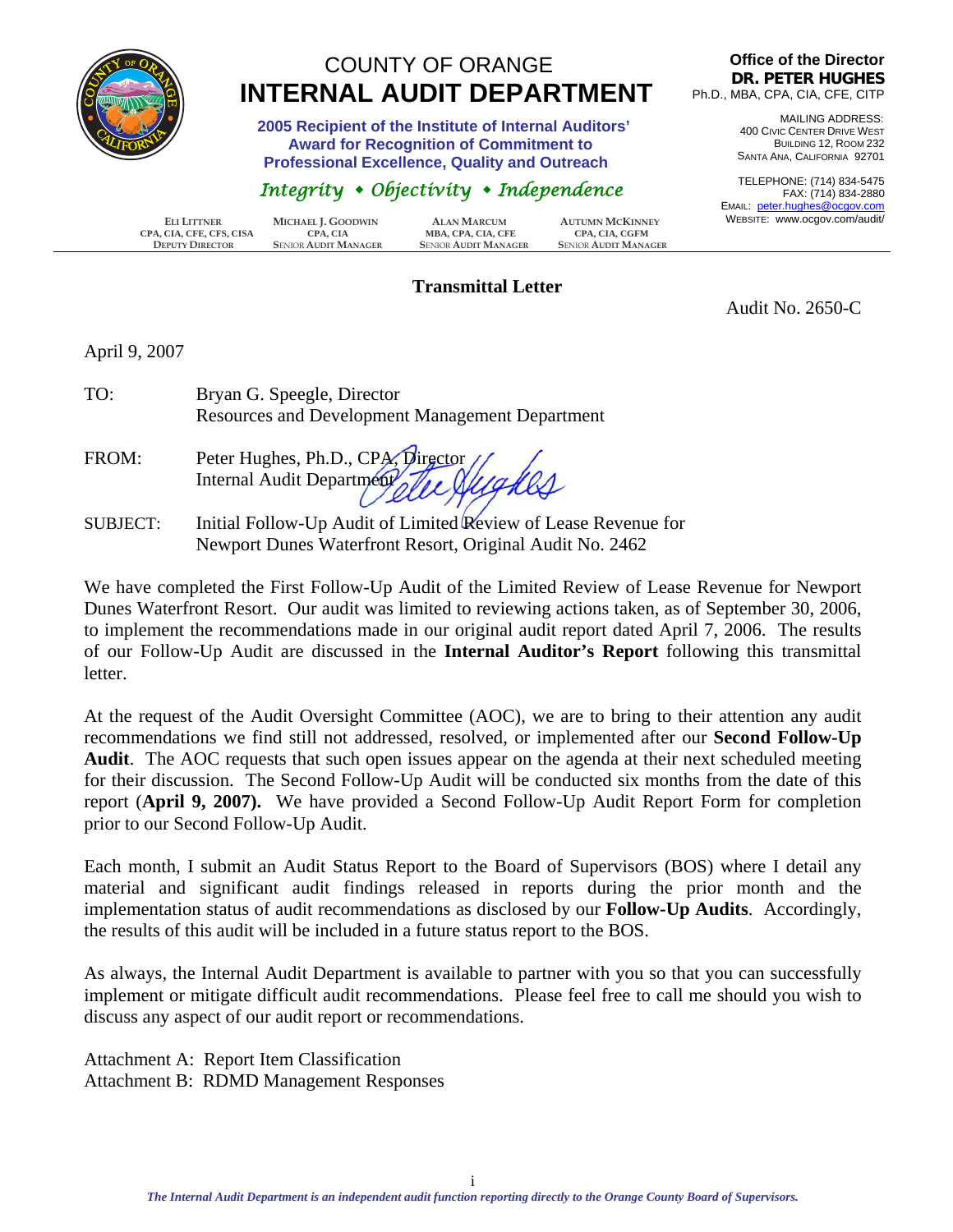*Bryan G. Speegle, Director Resources and Development Management Department April 9, 2007 Page ii* 

Other recipients of this report: Members, Board of Supervisors Members, Audit Oversight Committee Thomas G. Mauk, County Executive Officer Alisa Drakodaidis, Deputy CEO, Infrastructure & Environmental Services Parker Hancock, Interim Director, RDMD/Harbors, Beaches & Parks Rich Adler, Chief, RDMD/HB&P/Lease Management Mike Hentzen, Leasing Coordinator, RDMD/HB&P/Lease Management Andrea Richard, Lease Compliance Officer, RDMD/HB&P/Lease Management Steve Danley, Director, RDMD/Administration Mary Fitzgerald, Manager, RDMD/Accounting Services Josie Velasquez, Chief, RDMD/Accounting/Santa Ana River, Watershed, Flood, Leases, and Infrastructure Vivienne Thornton, Administrative Manager I, RDMD/Accounting/Watershed, Flood, Leases & Infrastructure Brian Cich, Senior Accountant I, RDMD/Accounting/Leases & Infrastructure Debra Lakin, Chief, RDMD/Central Quality Assurance Foreperson, Grand Jury Darlene J. Bloom, Clerk of the Board of Supervisors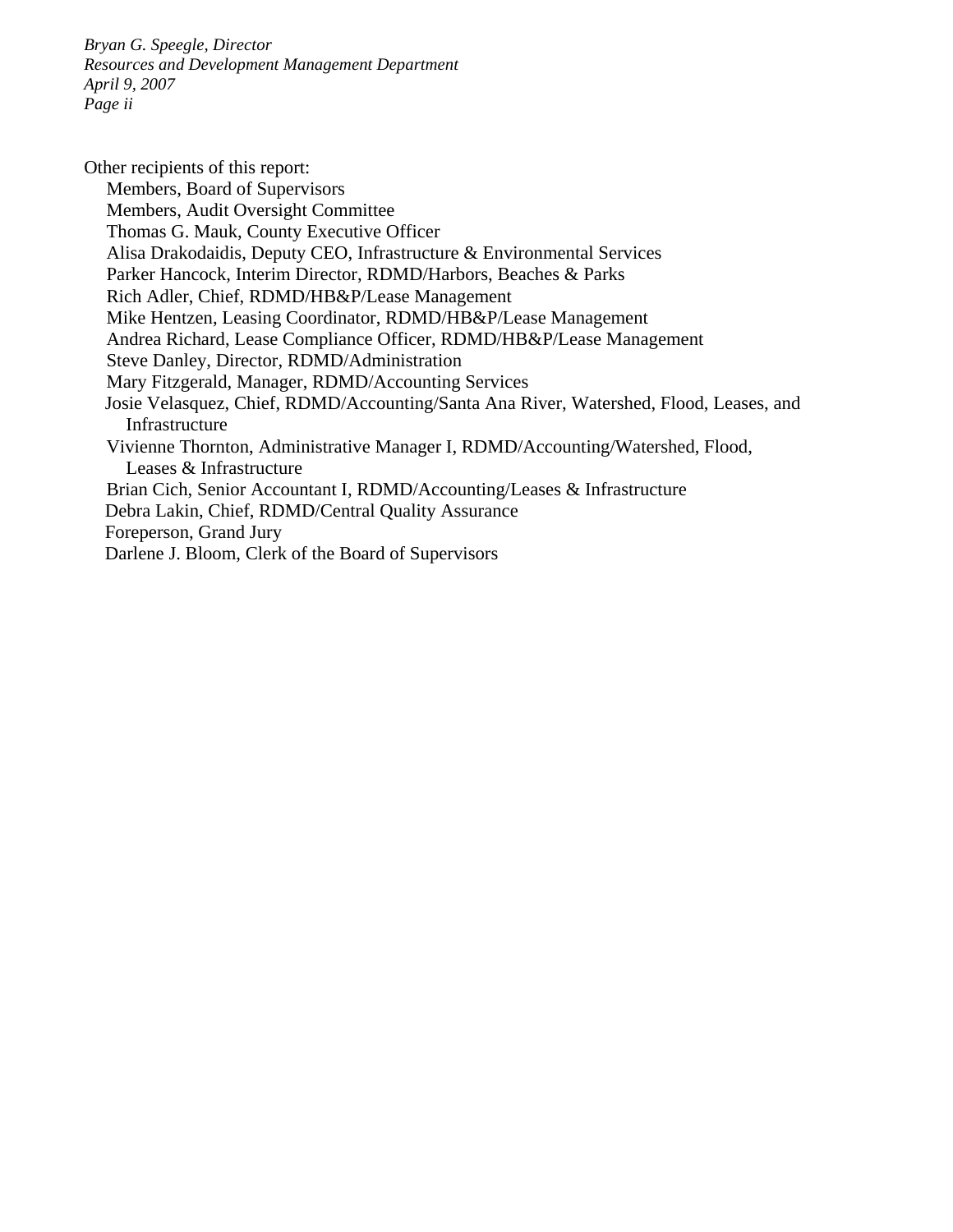<span id="page-4-0"></span>

# COUNTY OF ORANGE  **INTERNAL AUDIT DEPARTMENT**

 **2005 Recipient of the Institute of Internal Auditors' Award for Recognition of Commitment to Professional Excellence, Quality and Outreach** 

# *Integrity Objectivity Independence*

**CPA, CIA, CFE, CFS, CISA CPA, CIA CPA, CIA MBA, CPA, CIA, CFE CPA, CIA**, CGFM<br> **CPA, CIA CPA, CIA CPA, CIA CPA, CIA CPA, CIA CPA, CIA CER** 

**DEPUTY DIRECTOR S**ENIOR **AUDIT MANAGER S**ENIOR **AUDIT MANAGER S**ENIOR **AUDIT MANAGER**

**ELI LITTNER MICHAEL J. GOODWIN ALAN MARCUM AUTUMN MCKINNEY**

#### **Office of the Director DR. PETER HUGHES** Ph.D., MBA, CPA, CIA, CFE, CITP

MAILING ADDRESS: 400 CIVIC CENTER DRIVE WEST BUILDING 12, ROOM 232 SANTA ANA, CALIFORNIA 92701

TELEPHONE: (714) 834-5475 FAX: (714) 834-2880 EMAIL: peter.hughes@ocgov.com WEBSITE: www.ocgov.com/audit/

# **INTERNAL AUDITOR'S REPORT**

Audit No. 2650-C

April 9, 2007

Bryan Speegle, Director Resources & Development Management Department 300 N. Flower Street Santa Ana, CA 92703

We have completed the First Follow-Up Audit of the Limited Review of Lease Revenue for Newport Dunes Waterfront Resort. Our audit was limited to reviewing actions taken, as of September 30, 2006, to implement the recommendations made in our original audit report dated April 7, 2006.

The original audit report contained nineteen (19) recommendations. This First Follow-Up Audit found the following:

- Fifteen (15) recommendations were fully implemented.
- One (1) recommendation was partially implemented.
- One (1) recommendation is in process.
- One (1) recommendation was not implemented.
- One (1) recommendation is no longer applicable.

The **three (3)** audit report recommendations that have not been fully implemented are noted below along with a comment on the current status. The item number from the April 7, 2006 report is shown in parentheses after the heading. We believe the remaining recommendations are still appropriate and further efforts should be made to fully implement it.

Note: The three items that are not fully implemented in this Follow-Up Audit report are considered a "**control finding**."See *Attachment A* for a description of Report Item Classifications.

## **1. Incorrect Credit (No. 6)**

Recommendation: We recommend that RDMD require NDWR to provide documentation to support adjustments before authorizing future credits against monthly rent.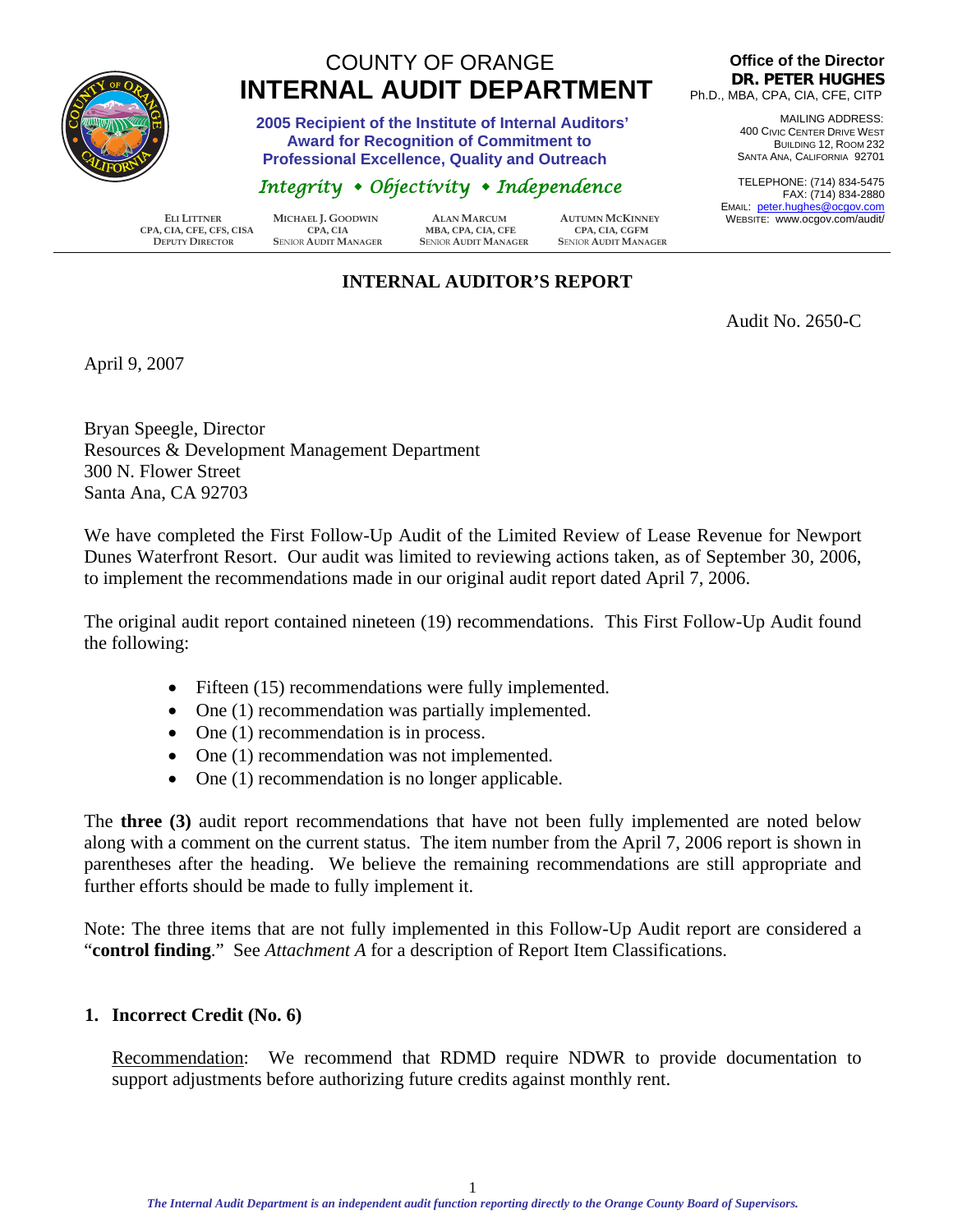<span id="page-5-0"></span>Current Status: **Partially Implemented.** In 2006, NDWR noticed that 2004 and 2005 gross receipts reported to the County were more than reported in its audited financial statements. As these discrepancies existed, NDWR took two credits amounting to \$4,244 in May 2006 without providing adequate supporting documentation to the County and without obtaining the County's pre-approval. NDWR provided copies of the audited statements showing the variances, but did not provide additional detailed information (including an explanation or analysis) that would be needed by the County to determine the validity of the credits. During our fieldwork, NDWR provided additional documentation and explanation for the credits taken in May 2006. As a result, it was determined that NDWR owes the County \$1,390 for incorrect credits taken.

RDMD Planned Action: RDMD, in concert with Internal Audit, reviewed the supporting documentation and determined that NDWR owed an additional \$1,390 for incorrect credits taken. When this was brought to NDWR's attention, NDWR paid the \$1,390 (see attached RDMD Receipt No. RO705458). Also, as a result of this most recent review, NDWR is more acutely aware of the level of supporting detail RDMD requires to review the appropriateness of any such future rent credit and the need to obtain prior approval from RDMD. In addition, as part of RDMD's normal reconciliation of the monthly gross receipts statements and the audited annual financial statements, RDMD continues to scrutinize the statements for any unauthorized credits.

## **2. Mobile Cash Registers (No. 8)**

Recommendation: We recommend that RDMD require NDWR to monitor the completeness of sales activity recorded on those mobile cash registers as evidenced by the sequential z-out numbers.

Current Status: **In Process.** NDWR is in the process of implementing a tracking log for each mobile register. The log will be used to record the opening and closing readings from each register and to identify breaks in sequence from one day to the next.

RDMD Planned Action: RDMD facilitated a meeting between RDMD, Internal Audit and NDWR to review the existing accounting procedures for the mobile cash registers. All agreed the existing procedures were not entirely adequate and NDWR agreed to implement additional procedures as articulated by Internal Audit for the mobile cash registers, including replacement of outdated registers, implementation of a tracking log, retention of support documentation and instituting new procedures for the daily resetting of the registers. RDMD will continue to monitor NDWR for compliance with the agreed upon additional procedures.

## **3. Adequacy of Supporting Records – Serially Numbered Forms (No. 10)**

Recommendation: We recommend that RDMD require NDWR to ensure adequate control is maintained over future AquaPark wristbands. Wristbands should be issued in sequential order and all wristbands should be accounted for, including issued and unissued.

Current Status: **Not Implemented.** It appears that NDWR did not maintain adequate documentation of AquaPark wristbands. NDWR indicated they will work to improve documentation when the AquaPark reopens for seasonal business in the spring or summer 2007.

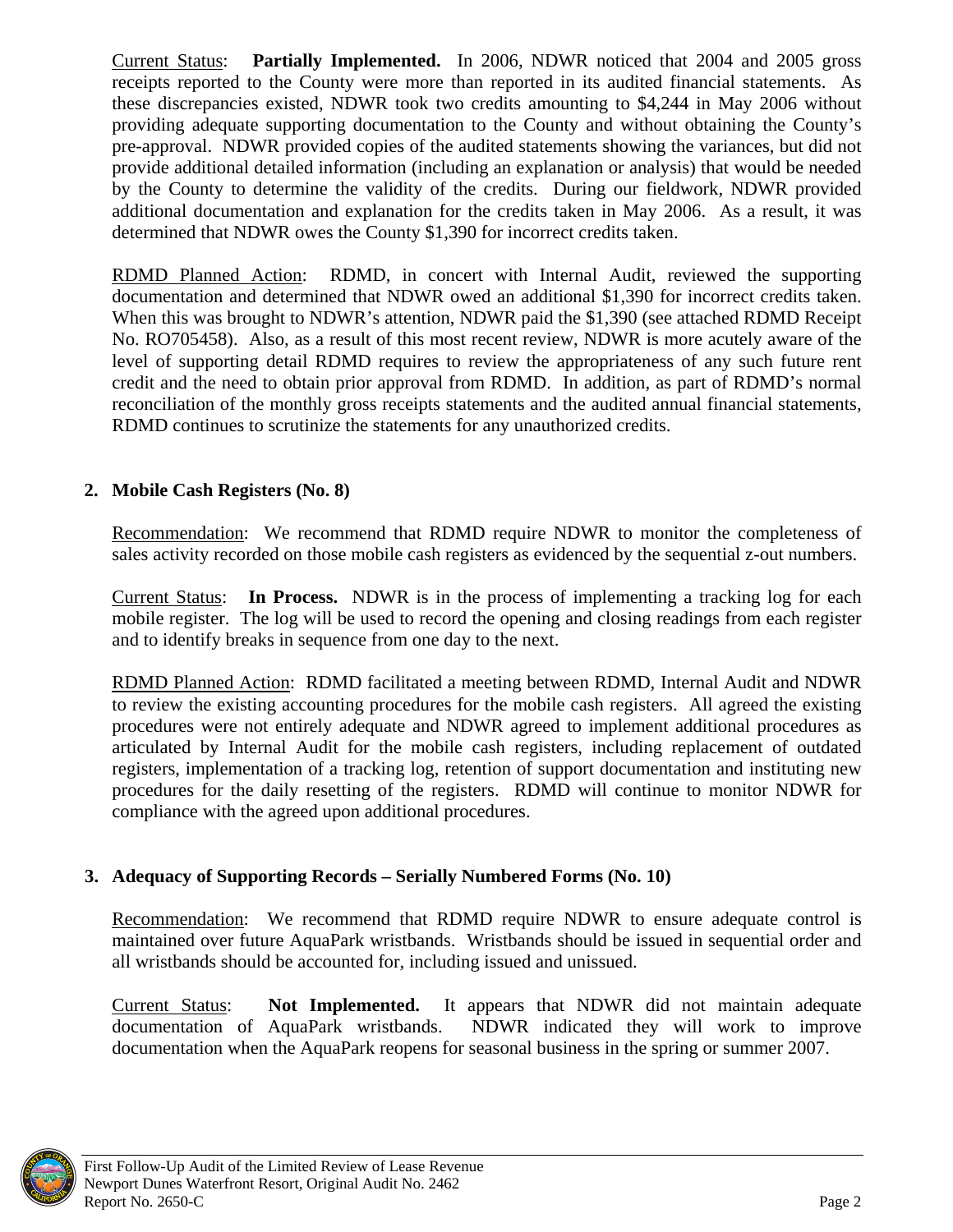RDMD Planned Action: RDMD facilitated a meeting between RDMD, Internal Audit and NDWR to review the existing accounting procedures and supporting documentation for AquaPark revenues, including supporting documentation for the wristbands. All agreed the existing procedures were not entirely adequate and NDWR agreed to implement additional procedures as articulated by Internal Audit for AquaPark revenues including adequate retention of supporting documentation. RDMD will follow-up with NDWR in early June 2007 for compliance with the agreed upon additional procedures.

We appreciate the cooperation and assistance extended to us by the personnel of RDMD and RDMD/Accounting during our Follow-Up Audit. If you have any questions, please contact me directly or Eli Littner, Deputy Director at (714) 834-5899 or Autumn McKinney, Senior Audit Manager at (714) 834-6106.

Sincerely,

Peter Hughes, Ph.D., CPA Director, Internal Audit

Attachment A: Report Item Classification Attachment B: RDMD Management Responses

Distribution Pursuant to Audit Oversight Committee Procedure No. 1: Members, Board of Supervisors Members, Audit Oversight Committee Thomas G. Mauk, County Executive Officer Parker Hancock, Interim Director, RDMD/Harbors, Beaches & Parks Rich Adler, Chief, RDMD/HB&P/Lease Management Mike Hentzen, Leasing Coordinator, RDMD/HB&P/Lease Management Andrea Richard, Lease Compliance Officer, RDMD/HB&P/Lease Management Steve Danley, Director, RDMD/Administration Mary Fitzgerald, Manager, RDMD/Accounting Services Josie Velasquez, Chief, RDMD/Accounting/Santa Ana River, Watershed, Flood, Leases, and Infrastructure Vivienne Thornton, Administrative Manager I, RDMD/Accounting/Watershed, Flood, Leases & Infrastructure Brian Cich, Senior Accountant I, RDMD/Accounting/Leases & Infrastructure Debra Lakin, Chief, RDMD/Central Quality Assurance Foreperson, Grand Jury Darlene J. Bloom, Clerk of the Board of Supervisors

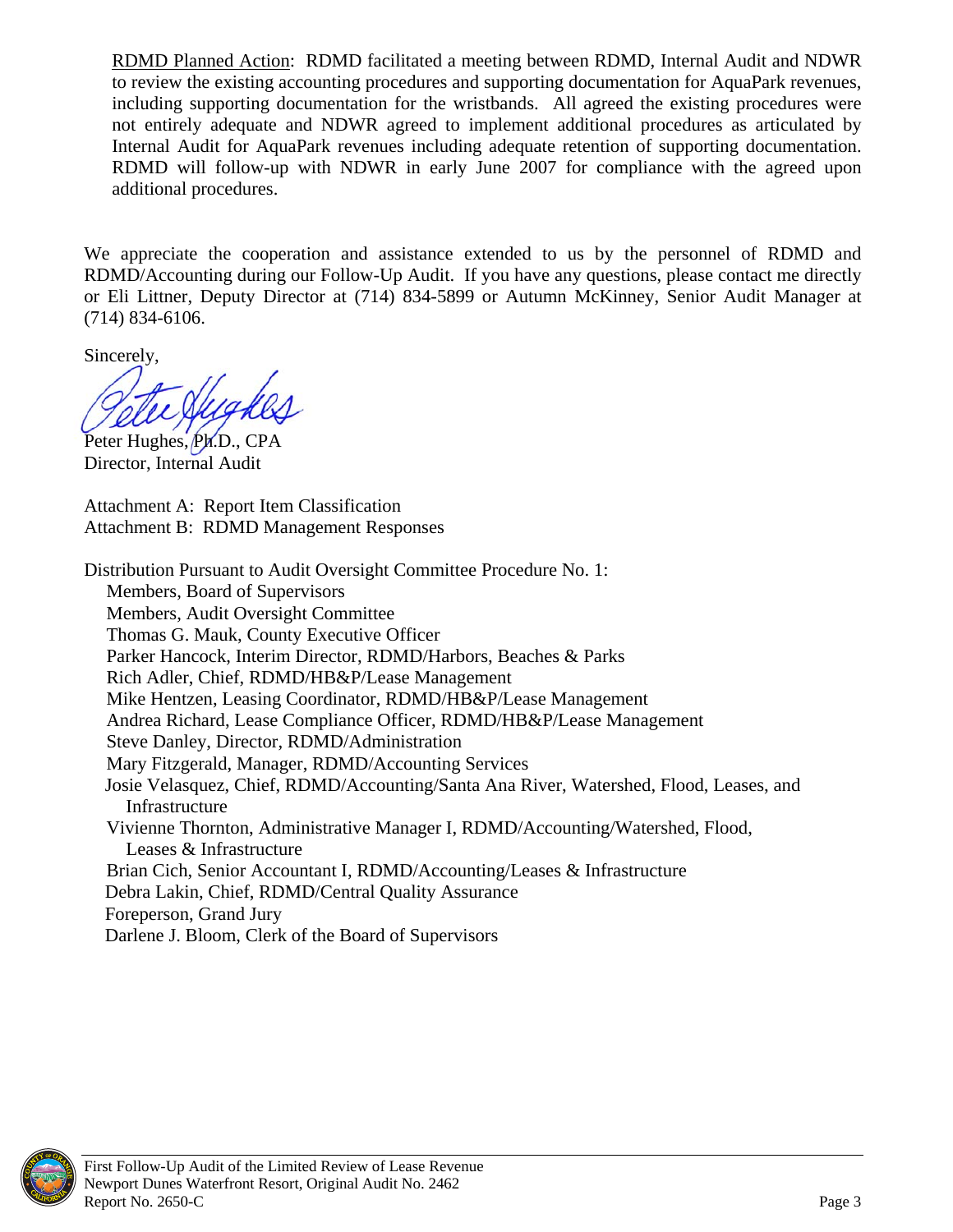<span id="page-7-0"></span>For purposes of reporting our audit observations and recommendations, we will classify audit report items into three distinct categories:

### **Material Weaknesses:**

Audit findings or a combination of Significant Issues that can result in financial liability and exposure to a department/agency and to the County as a whole. Management is expected to address "Material Weaknesses" brought to their attention immediately.

#### **Significant Issues:**

Audit findings or a combination of Control Findings that represent a deficiency in the design or operation of processes or internal controls. Significant Issues do not present a material exposure throughout the County. They generally will require prompt corrective actions.

### **Control Findings:**

Audit findings that require management's corrective action to implement or enhance processes and internal controls. Control Findings are expected to be addressed within our follow-up process of six months, but no later than twelve months.

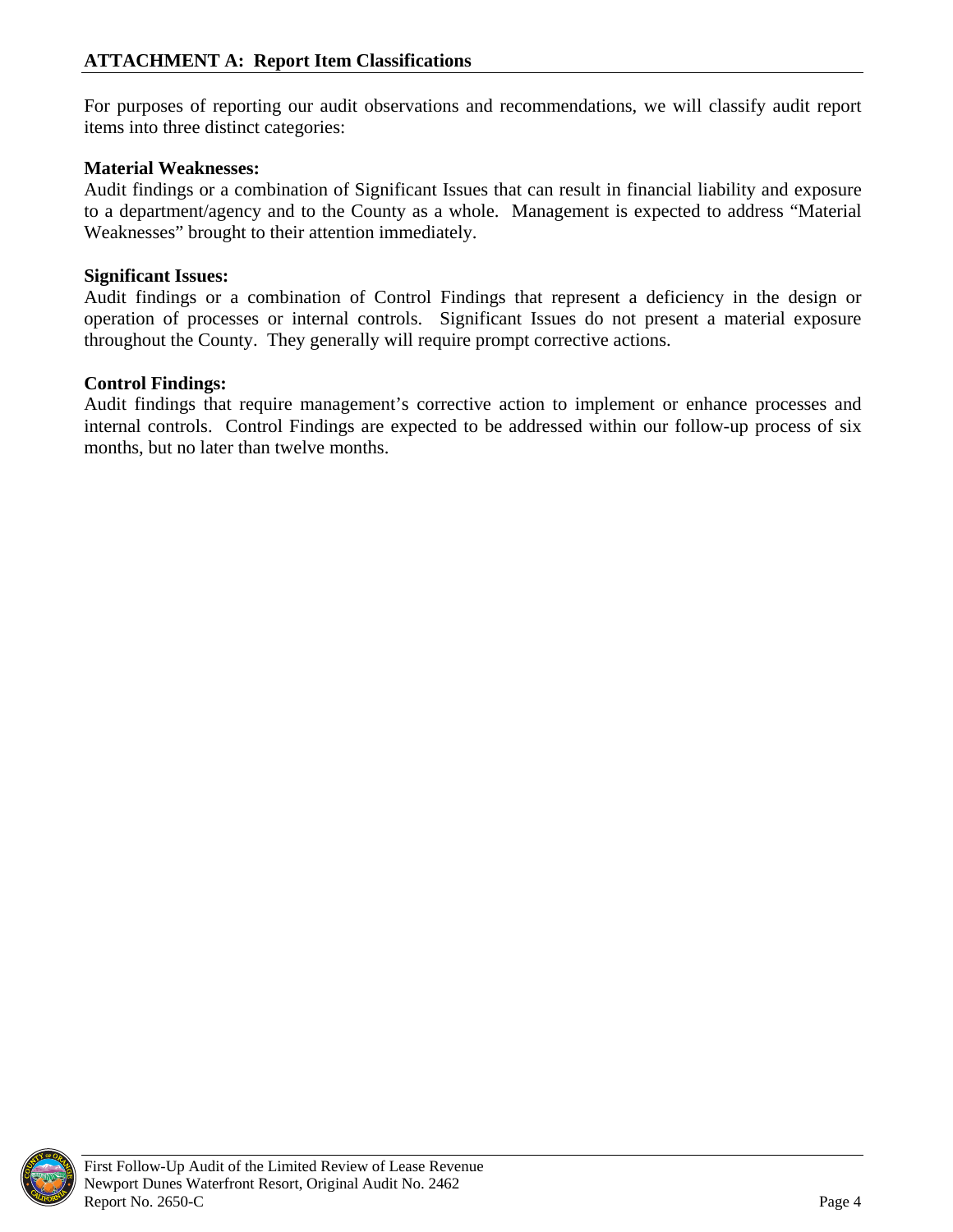<span id="page-8-0"></span>

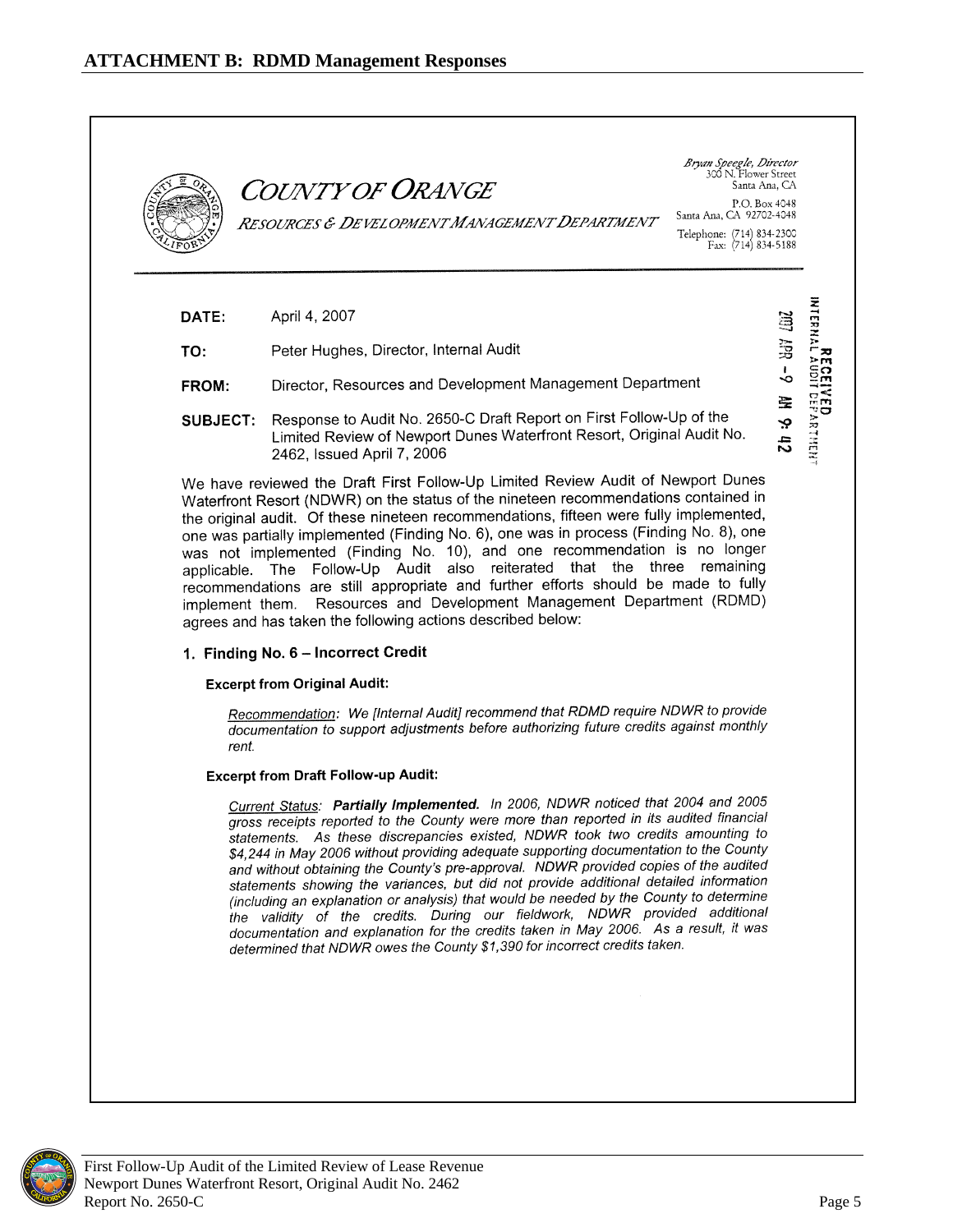#### **RDMD Action Taken**

RDMD, in concert with Internal Audit, reviewed the supporting documentation and determined that NDWR owed an additional \$1,390 for incorrect credits taken. When this was brought to NDWR's attention, NDWR paid the \$1,390 (see attached RDMD Receipt No. RO705458). Also, as a result of this most recent review, NDWR is more acutely aware of the level of supporting detail RDMD requires to review the appropriateness of any such future rent credit and the need to obtain prior approval from RDMD. In addition, as part of RDMD's normal reconciliation of the monthly gross receipts statements and the audited annual financial statements, RDMD continues to scrutinize the statements for any unauthorized credits.

#### 2. Finding No. 8 - Mobile Cash Registers

#### **Excerpt from Original Audit:**

Recommendation: We [Internal Audit] recommend that RDMD require NDWR to monitor the completeness of sales activity recorded on those mobile cash registers as evidenced by sequential z-out numbers.

#### **Excerpt from Draft Follow-up Audit:**

Current Status: In Process. NDWR is in the process of implementing a tracking log for each mobile register. The log will be used to record the opening and closing readings from each register and to identify breaks in sequence from one day to the next.

#### **RDMD Action Taken**

RDMD facilitated a meeting between RDMD, Internal Audit and NDWR to review the existing accounting procedures for the mobile cash registers. All agreed the existing procedures were not entirely adequate and NDWR agreed to implement additional procedures as articulated by Internal Audit for the mobile cash registers, including replacement of outdated registers, implementation of a tracking log, retention of support documentation and instituting new procedures for the daily resetting of the registers. RDMD will continue to monitor NDWR for compliance with the agreed upon additional procedures.

#### 3. Finding No. 10 - Adequacy of Supporting Records - Serially Numbered Forms

#### **Excerpt from Original Audit:**

Recommendation: We [Internal Audit] recommend that RDMD require NDWR to ensure adequate control is maintained over future AquaPark wristbands. Wristbands should be issued in sequential order and all wristbands should be accounted for, including issued and unissued.

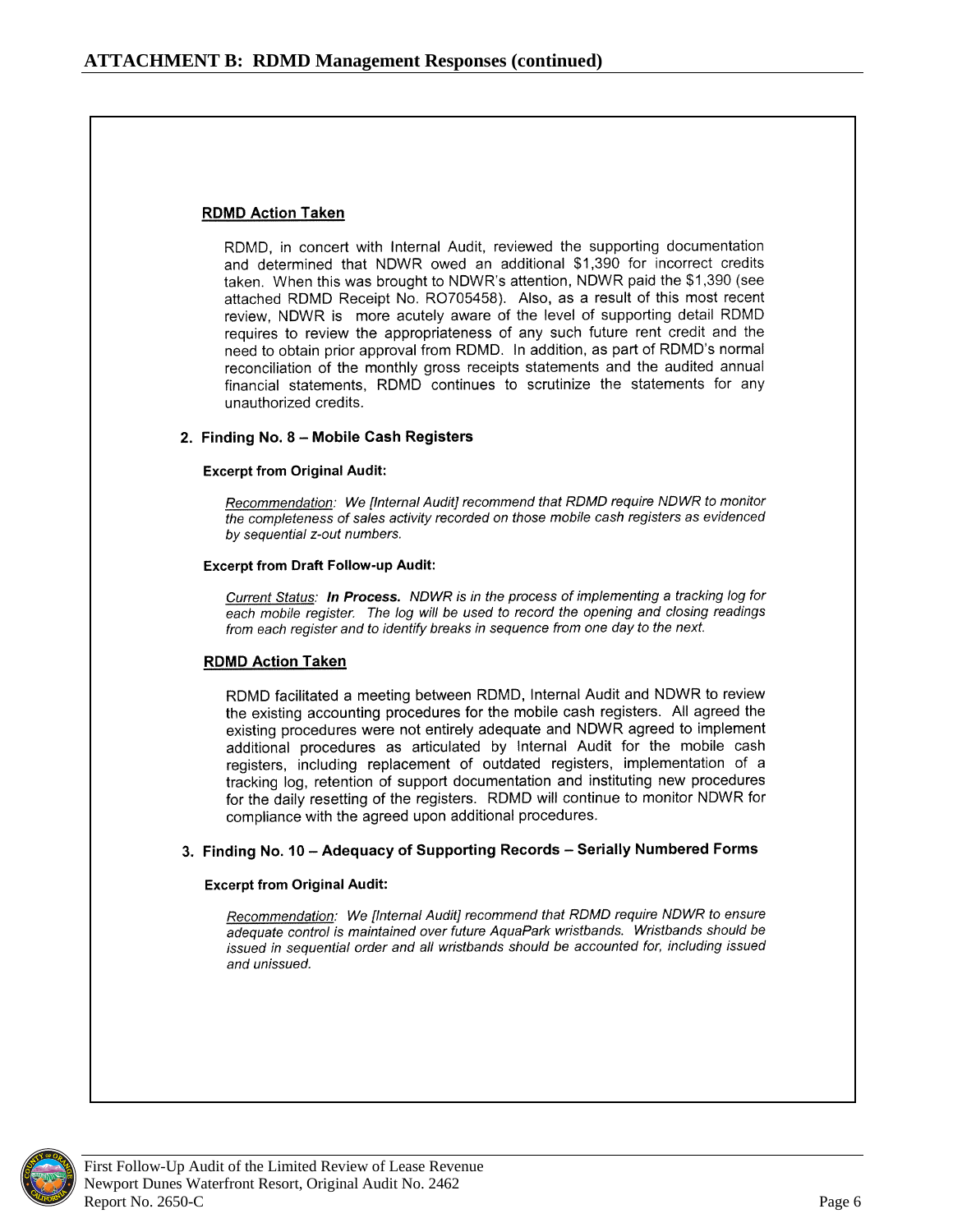#### **Excerpt from Draft Follow-up Audit:**

Current Status: Not Implemented. It appears that NDWR did not maintain adequate documentation of AquaPark wristbands. NDWR indicated they will work to improve documentation when the AquaPark reopens for seasonal business in the spring or summer 2007.

#### **RDMD Action Taken**

RDMD facilitated a meeting between RDMD, Internal Audit and NDWR to review the existing accounting procedures and supporting documentation for AquaPark revenues, including supporting documentation for the wristbands. All agreed the existing procedures were not entirely adequate and NDWR agreed to implement additional procedures as articulated by Internal Audit for AquaPark revenues including adequate retention of supporting documentation. RDMD will follow-up with NDWR in early June 2007 for compliance with the agreed upon additional procedures.

Thank you for allowing us the opportunity to respond to the draft report. Please attach a copy of this memorandum to your final report.

If you have any questions or need additional information, please contact Mike Hentzen, Lease Coordinator, RDMD/Harbors, Beaches & Parks/Real Estate at (714) 834-6286 or Debra Lakin, Chief, RDMD/Central Quality Assurance at (714) 834-5593.

Bol Whom

Attachment

cc: Parker Hancock, Director, RDMD/Harbors, Beaches & Parks Mark Denny, Assistant Director, RDMD/HBP Mike Brajdic, Program Manager, RDMD/HBP Steve Danley, Director, RDMD/Administration Debra Lakin, Chief, RDMD/Central Quality Assurance Mary Fitzgerald, Manager, RDMD/Accounting Services Mike Hentzen. Lease Coordinator, RDMD/HBP/Lease Management Andrea Richard, Lease Compliance Officer, RDMD/HBP/Lease Management

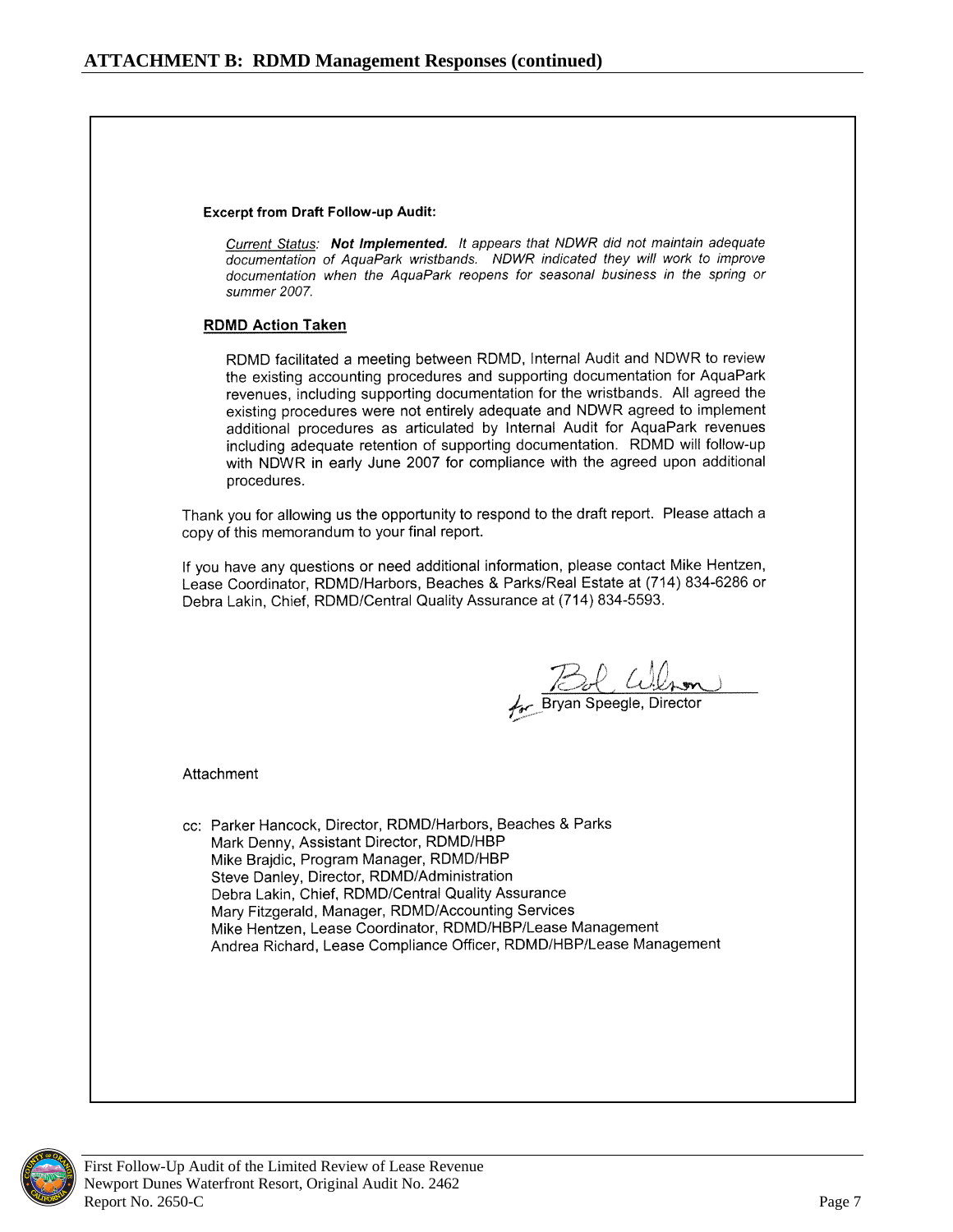